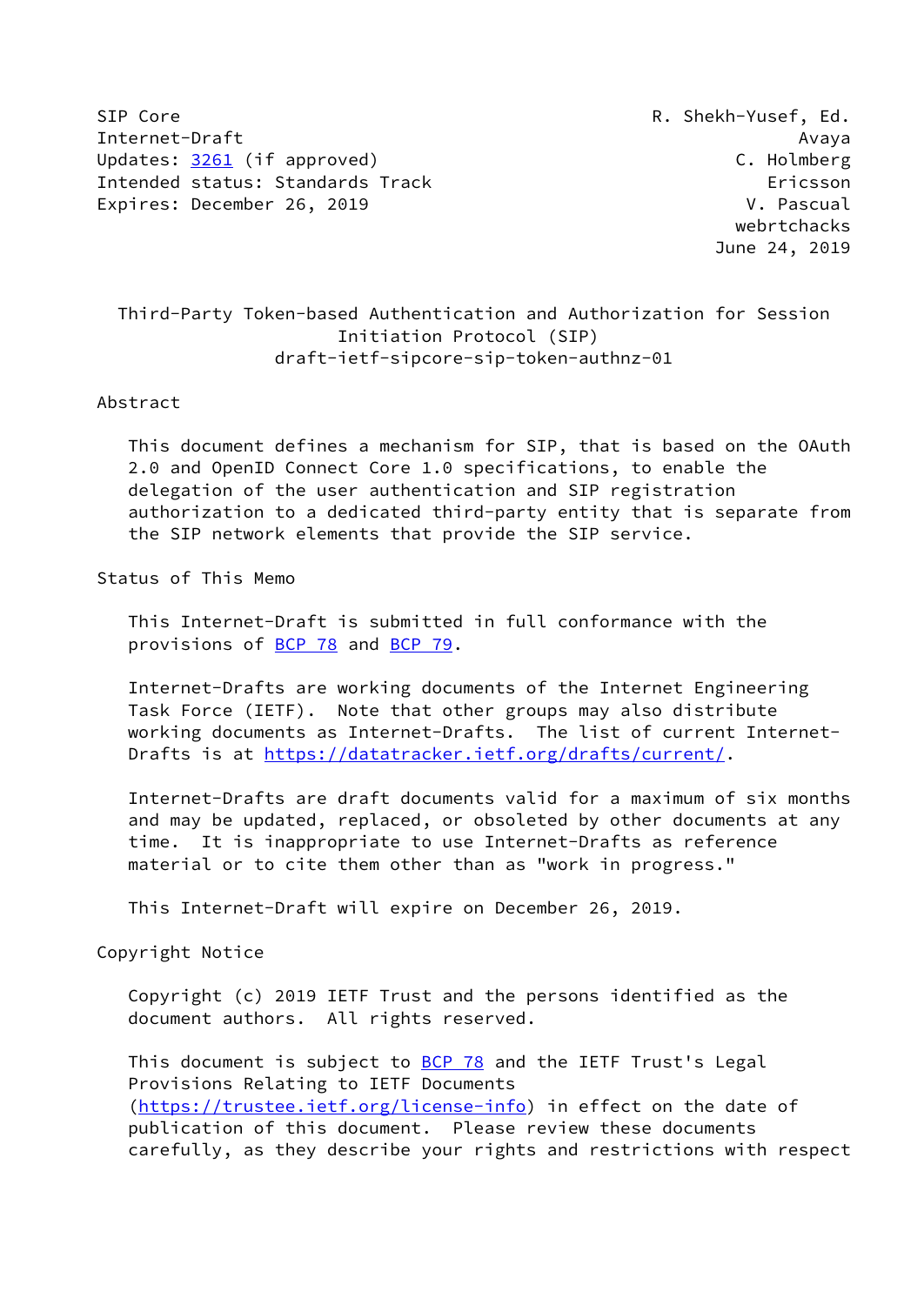<span id="page-1-1"></span>Internet-Draft 3rd-Party Token-based AuthNZ for SIP June 2019

 to this document. Code Components extracted from this document must include Simplified BSD License text as described in Section 4.e of the Trust Legal Provisions and are provided without warranty as described in the Simplified BSD License.

 This document may contain material from IETF Documents or IETF Contributions published or made publicly available before November 10, 2008. The person(s) controlling the copyright in some of this material may not have granted the IETF Trust the right to allow modifications of such material outside the IETF Standards Process. Without obtaining an adequate license from the person(s) controlling the copyright in such materials, this document may not be modified outside the IETF Standards Process, and derivative works of it may not be created outside the IETF Standards Process, except to format it for publication as an RFC or to translate it into languages other than English.

#### Table of Contents

|                                                        | $\overline{2}$ |
|--------------------------------------------------------|----------------|
| 1.1.                                                   | $\overline{3}$ |
| 1.2. SIP User Agent Types                              | $\overline{3}$ |
| 2. Authentication and Authorization flow               | $\overline{4}$ |
|                                                        | $\overline{4}$ |
|                                                        | $\overline{4}$ |
|                                                        | 6              |
| 2.2. Initial Registration                              | $\overline{1}$ |
| 2.3. Subsequent Registrations                          | 8              |
| $\frac{3}{2}$ . WWW-Authenticate Response Header Field | 8              |
| 'sip.token' Media Feature Tag<br>$\overline{4}$ .      | 8              |
| 5.                                                     | $\overline{9}$ |
| 6.                                                     | 9              |
| 6.1. SIP Media Feaure Tag                              | 9              |
|                                                        | 9              |
| 7.                                                     | 9              |
| 8.                                                     | <u> 10</u>     |
|                                                        | 11             |

<span id="page-1-0"></span>[1](#page-1-0). Introduction

The SIP protocol [\[RFC3261](https://datatracker.ietf.org/doc/pdf/rfc3261)] uses the framework used by the HTTP protocol for authenticating users, which is a simple challenge response authentication mechanism that allows a server to challenge a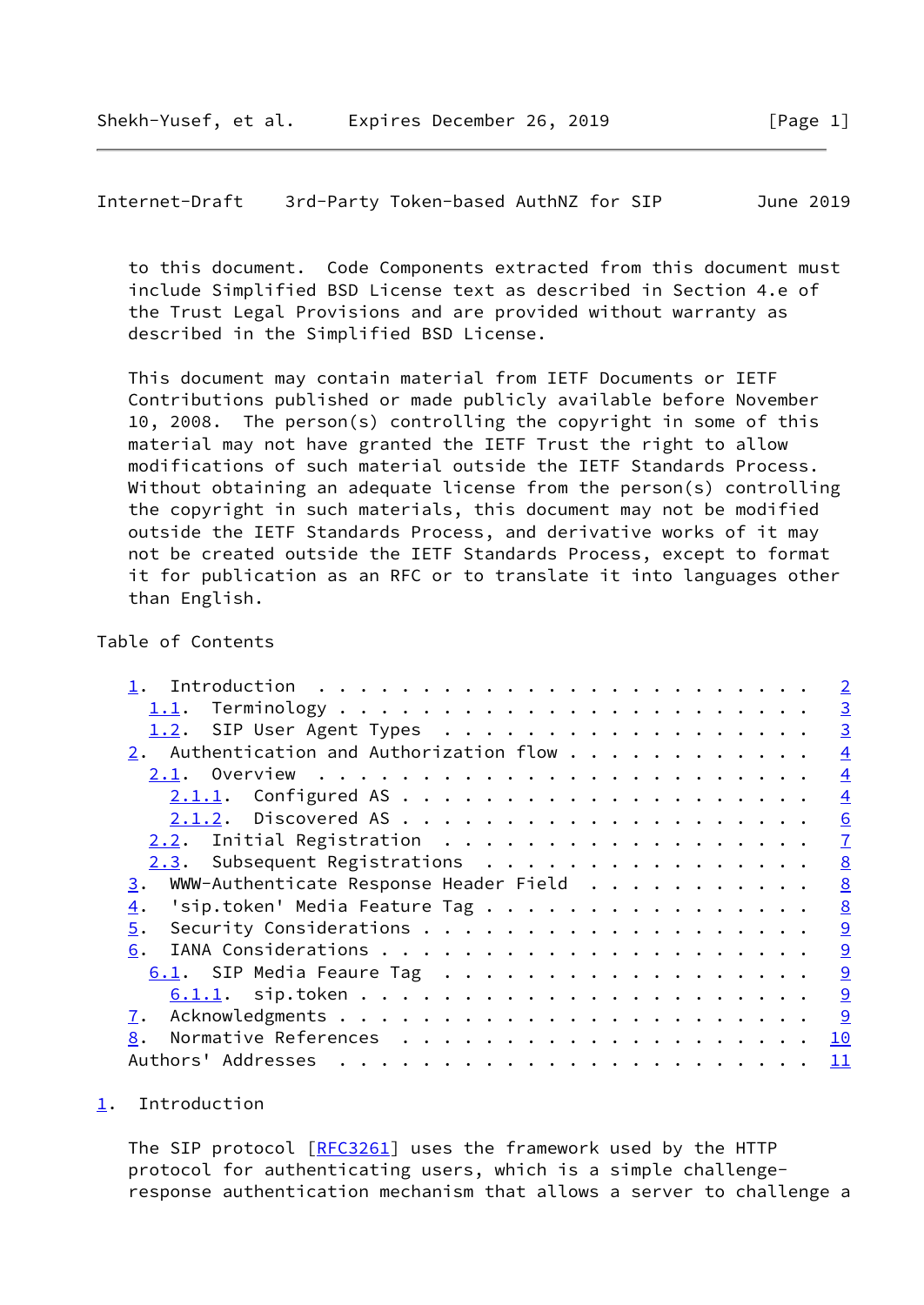client request and allows a client to provide authentication information in response to that challenge.

 OAuth 2.0 [[RFC6749](https://datatracker.ietf.org/doc/pdf/rfc6749)] defines a token based authorization framework to allow clients to access resources on behalf of their user.

| Shekh-Yusef, et al. | Expires December 26, 2019 | [Page 2] |
|---------------------|---------------------------|----------|
|---------------------|---------------------------|----------|

<span id="page-2-1"></span>Internet-Draft 3rd-Party Token-based AuthNZ for SIP June 2019

The OpenID Connect 1.0 [\[OPENID](#page-10-2)] specifications defines a simple identity layer on top of the OAuth 2.0 protocol, which enables clients to verify the identity of the user based on the authentication performed by a dedicated authorization server, as well as to obtain basic profile information about the user.

 This document defines an mechanism for SIP, that is based on the OAuth 2.0 and OpenID Connect Core 1.0 specifications, to enable the delegation of the user authentication and SIP registration authorization to a dedicated third-party entity that is separate from the SIP network elements that provide the SIP service.

#### <span id="page-2-0"></span>[1.1](#page-2-0). Terminology

 The key words "MUST", "MUST NOT", "REQUIRED", "SHALL", "SHALL NOT", "SHOULD", "SHOULD NOT", "RECOMMENDED", "MAY", and "OPTIONAL" in this document are to be interpreted as described in [\[RFC2119](https://datatracker.ietf.org/doc/pdf/rfc2119)].

#### <span id="page-2-2"></span>[1.2](#page-2-2). SIP User Agent Types

 [RFC6749] defines two types of clients, confidential and public, that apply to the SIP User Agents.

- o Confidential User Agent: is a SIP UA that is capable of maintaining the confidentiality of the user credentials and any tokens obtained using these user credentials.
- o Public User Agent: is a SIP UA that is incapable of maintainings the confidentiality of the user credentials and any obtained tokens.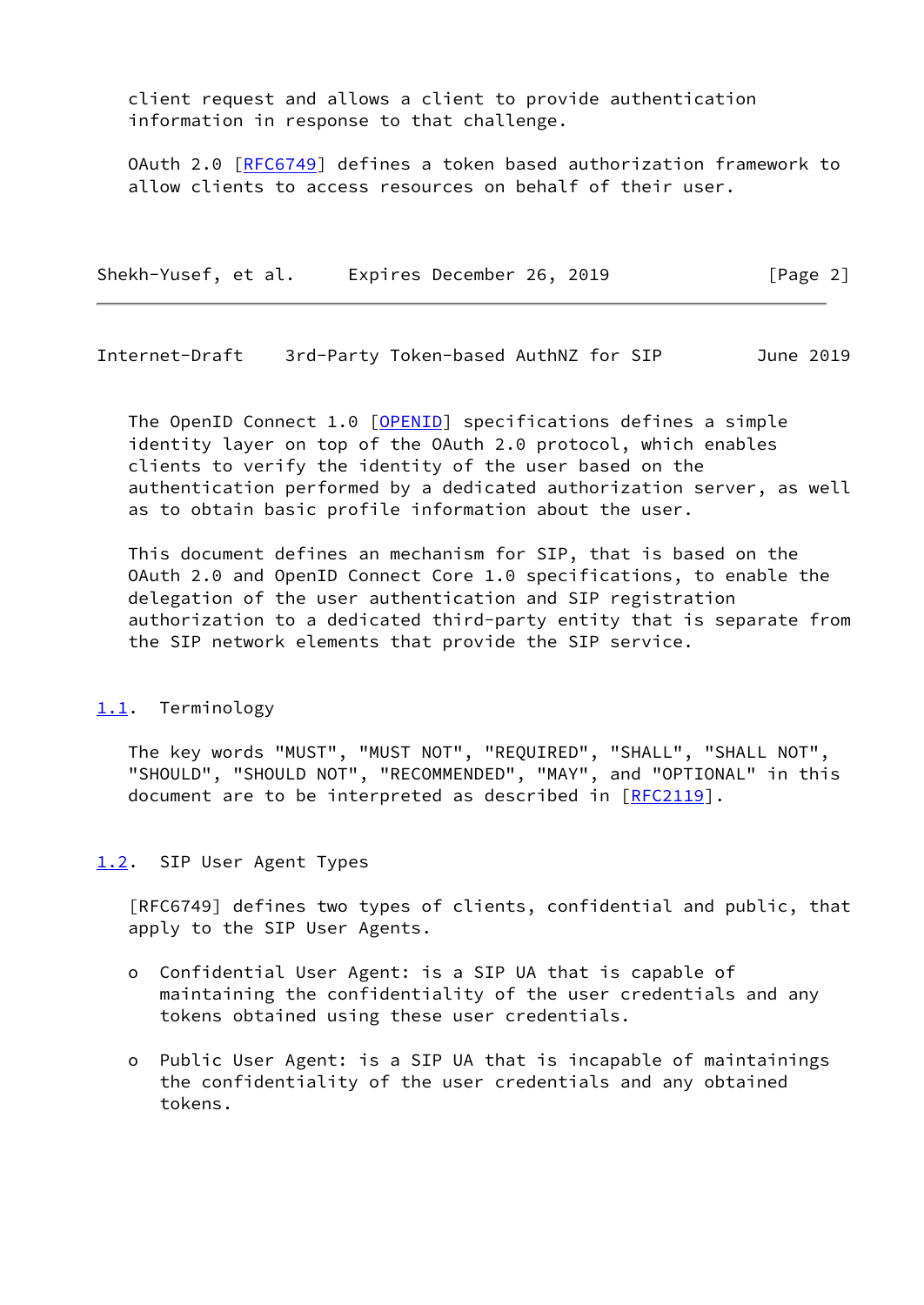Shekh-Yusef, et al. Expires December 26, 2019 [Page 3]

<span id="page-3-1"></span>Internet-Draft 3rd-Party Token-based AuthNZ for SIP June 2019

<span id="page-3-0"></span>[2](#page-3-0). Authentication and Authorization flow

 This flow is used by a Confidential UA with rich UI to authenticate to an authorization server and to directly obtain tokens to be able to register and get service from the SIP network.

#### <span id="page-3-2"></span>[2.1](#page-3-2). Overview

The following sections provide overview of the supported flows.

## <span id="page-3-3"></span>[2.1.1](#page-3-3). Configured AS

 The following figure provides a high level view of flow of messages when the UA is aware of the AS ahead of time:

| UA | Registrar                                                |
|----|----------------------------------------------------------|
|    | [00] The UA prompts the user to provides his credentials |
|    | [01] HTTP POST /token                                    |
|    | [02] 200 OK {access_token, refresh_token, [id_token]}    |
|    |                                                          |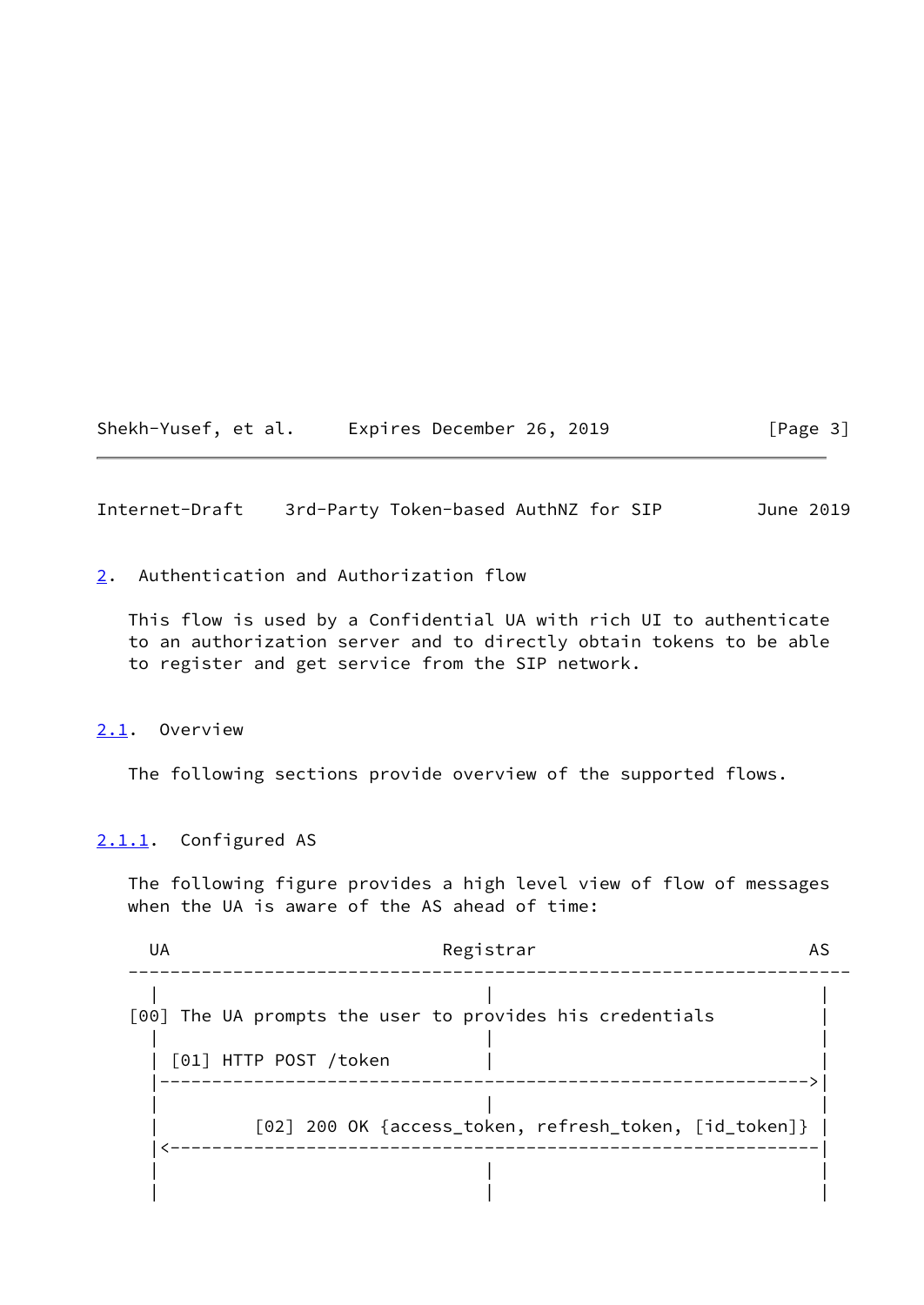[03] REGISTER Authorization: Bearer <access\_token> |------------------------------>| | | | | | | [04] HTTP POST /introspect | | | {access\_token} | | |------------------------------>| | | | [05] 200 OK {metadata} | | |<------------------------------| | | | | [06] 200 OK | | |<------------------------------| | | | |

Shekh-Yusef, et al. Expires December 26, 2019 [Page 4]

Internet-Draft 3rd-Party Token-based AuthNZ for SIP June 2019

In step [00], the UA collects the user's credentials with the AS.

 In steps [01] and [02], the UA first contacts the Authorization Server to authenticate the user and obtain tokens to be used to get access to the SIP network.

 The tokens returned to the UA depend on the type of server: with an OAuth Authorization Server, the tokens provided are the access token and refresh token. With an OpenID Connect server, an additional ID- Token is returned, which contains the SIP URI of the user. The method used to authenticate the user and obtain these tokens is out of scope for this document.

 In step [03], the UA starts the registration process with the SIP registrar by sending a REGISTER request with the access token it obtained previously.

 The registrar validates the access token, and if the access token provided by the UA is an opaque token, then the registrar MAY perform an introspection, steps [04] and [05], to obtain more information about the token and its scope, as per [[RFC7662](https://datatracker.ietf.org/doc/pdf/rfc7662)]. Otherwise, after the registrar validates the token to make sure it was signed by a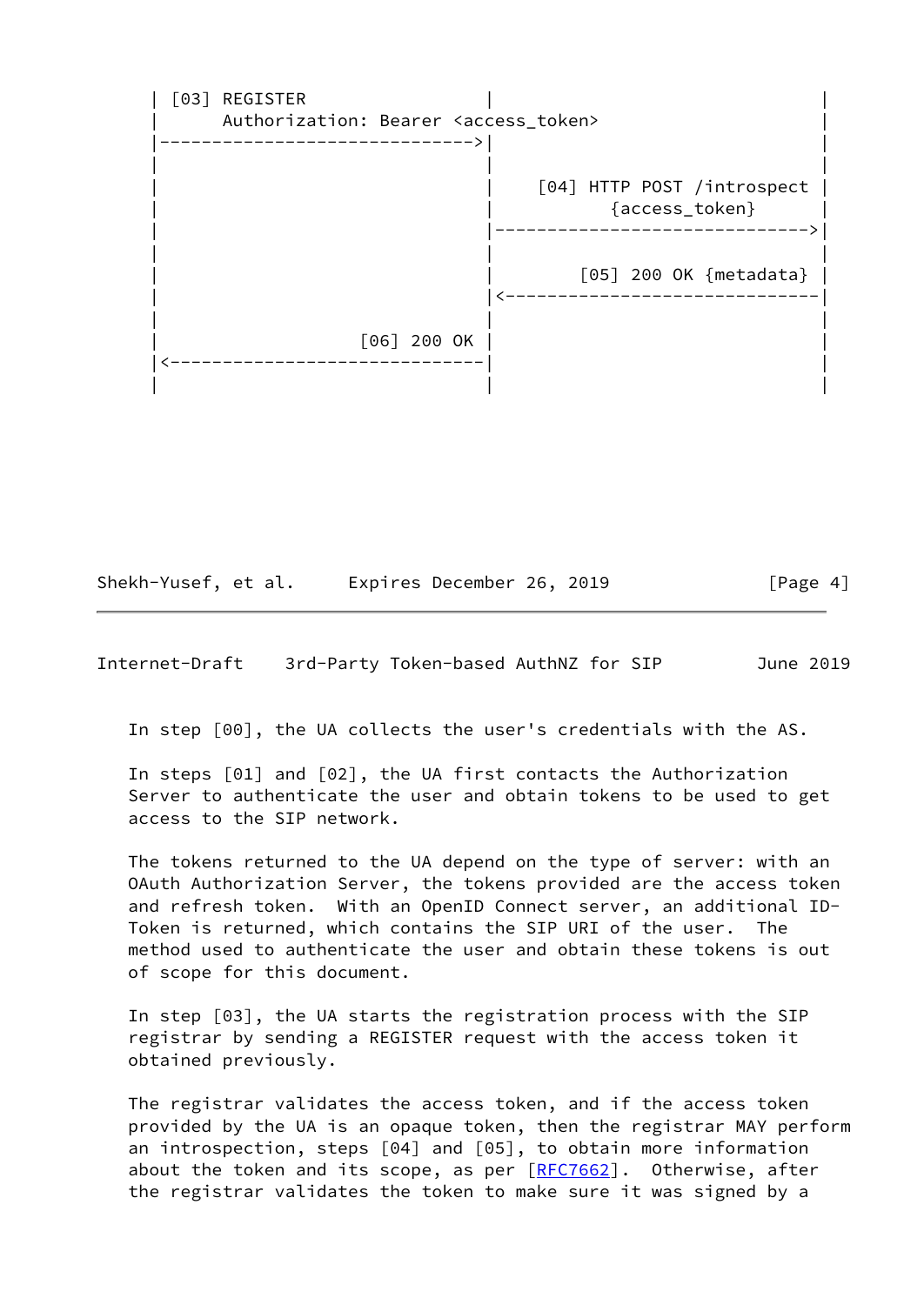trusted entity, it inspects its claims and act upon it.

 When the registrar is satisfied with the token, it then replies with the 200 OK to complete the registration process.

| Shekh-Yusef, et al. | Expires December 26, 2019 |  | [Page 5] |
|---------------------|---------------------------|--|----------|
|---------------------|---------------------------|--|----------|

<span id="page-5-1"></span>Internet-Draft 3rd-Party Token-based AuthNZ for SIP June 2019

#### <span id="page-5-0"></span>[2.1.2](#page-5-0). Discovered AS

 The following figure provides a high level view of flow of messages when the UA discovers the AS to conatc from the registrar:

| Registrar<br>UA                                          |  |
|----------------------------------------------------------|--|
|                                                          |  |
| [07] The UA prompts the user to provides his credentials |  |
| [08] REGISTER                                            |  |
|                                                          |  |
| [09] 401 Unauthorized                                    |  |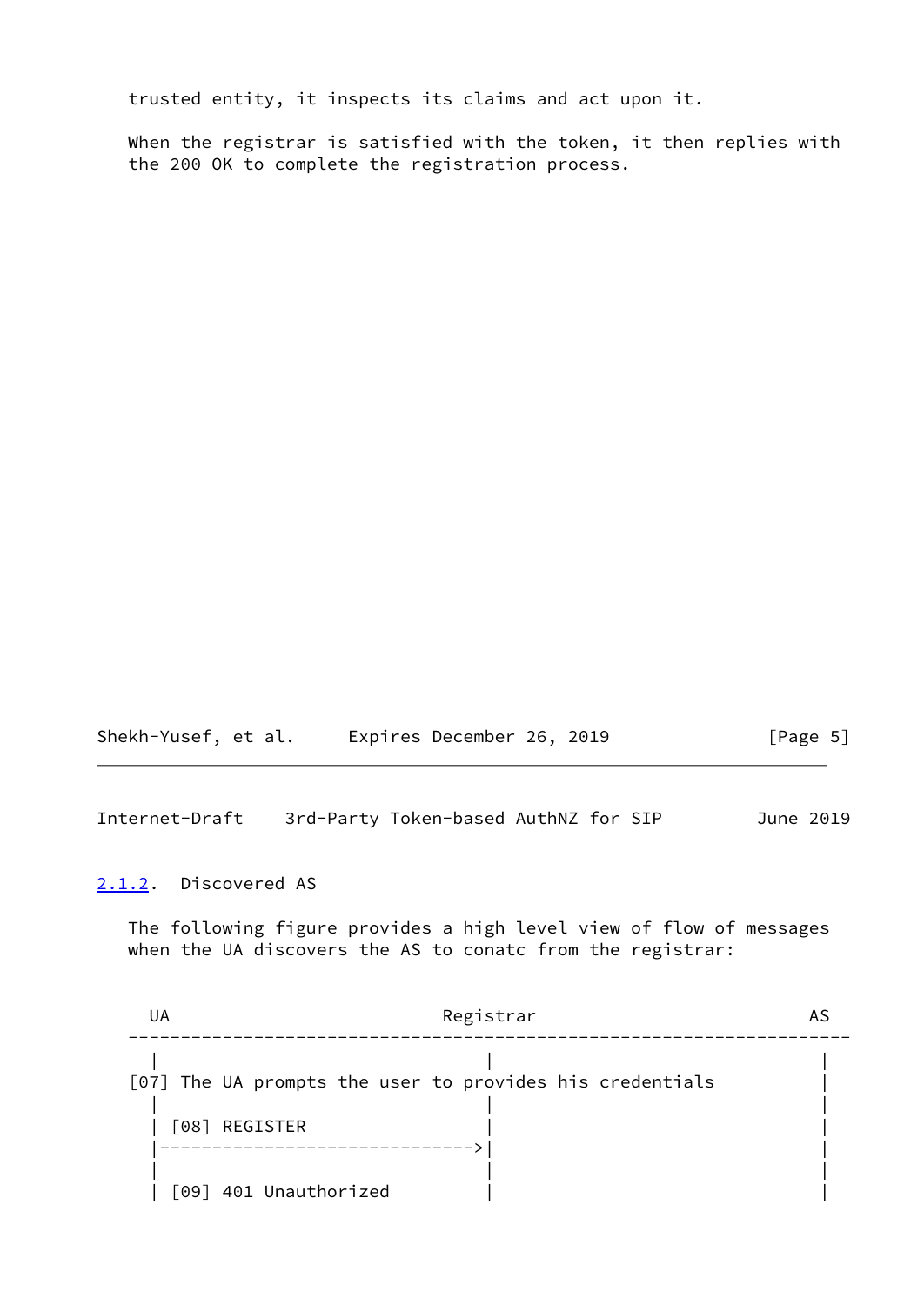

In step [07], the UA collects the user's credentials with the AS.

 In step [08] the UA starts the registration process by sending a SIP REGISTER request to the registrar without any credentials. The REGISTER request includes an indication that the UA supports token based autentication in the form of sip.token media feature tag. The registrar then challenges the UA, in step [09], by responding with 401 Unauthorized and includes the authorization server to contact to obtain a token.

| Shekh-Yusef, et al. | Expires December 26, 2019 | [Page 6] |
|---------------------|---------------------------|----------|
|---------------------|---------------------------|----------|

<span id="page-6-0"></span>Internet-Draft 3rd-Party Token-based AuthNZ for SIP June 2019

 In steps [10] and [11], the UA contacts the Authorization Server to authenticate the user and obtain tokens to be used to get access to the SIP network.

 The tokens returned to the UA depend on the type of server: with an OAuth Authorization Server, the tokens provided are the access token and refresh token. With an OpenID Connect server, an additional ID- Token is returned, which contains the SIP URI of the user. The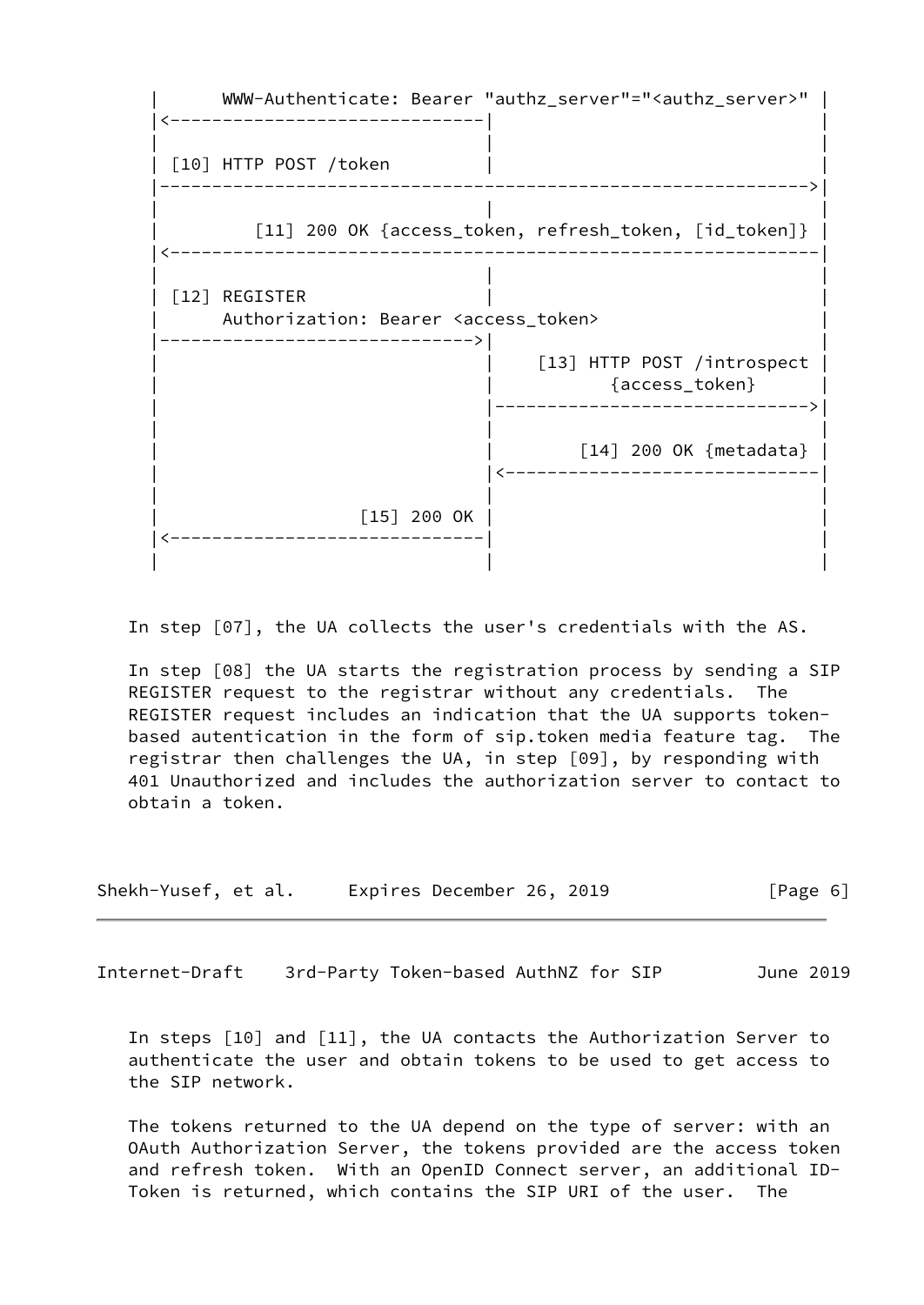method used to authenticate the user and obtain these tokens is out of scope for this document.

 In step [12], the UA retries the registration process with the SIP registrar by sending a REGISTER request with the access token it obtained previously.

 The registrar validates the access token, and if the access token provided by the UA is an opaque token, then then registrar MAY perform an introspection, steps [13] and [14], to obtain more information about the token and its scope, as per  $[REC7662]$ . Otherwise, after the registrar validates the token to make sure it was signed by a trusted entity, it inspects its claims and act upon it.

<span id="page-7-0"></span>[2.2](#page-7-0). Initial Registration

 If the UA has already obtained a token, then the UA starts the registration process, step [03], by sending a REGISTER request, with the access token in the Authorization header, to the registrar.

 If the UA does not have a token, then the UA starts the registration process, step [08], by sending a REGISTER request without an Authorization header. The registrar MUST then challenge the UA by responding with 401 Unauthorized and include the WWW-Authenticate Response Header Field which includes the server to contact to obtain a token, as specified in **Section 3** 

 The REGISTER request SHOULD include a sip.token media feature tag in the Contact header field of the request, unless it knows (e.g., by means of configuration) that the registrar supports the token authentication mechanism.

 The UA MUST include an Authorization header field with the Bearer scheme in the request to carry the access token, as specified in  $[REG750]$ .

 When the registrar is satisfied with the token, it then replies with the 200 OK to complete the registration process.

| Shekh-Yusef, et al. | Expires December 26, 2019 | [Page 7] |
|---------------------|---------------------------|----------|
|---------------------|---------------------------|----------|

<span id="page-7-2"></span>Internet-Draft 3rd-Party Token-based AuthNZ for SIP June 2019

<span id="page-7-1"></span>[2.3](#page-7-1). Subsequent Registrations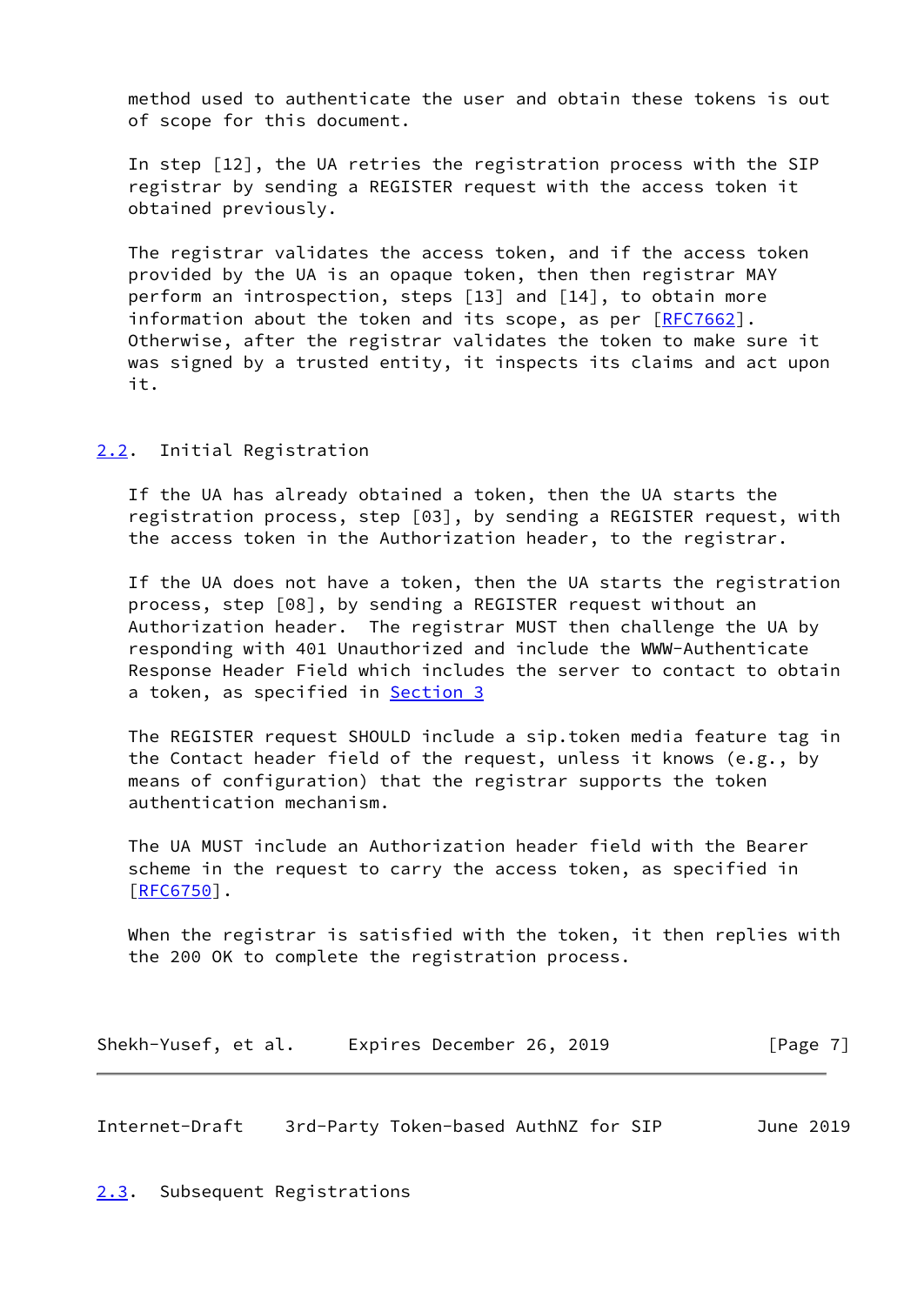All subsequent REGISTER requests from the UA MUST include a valid access token. The UA MUST obtain a new access token before the access token expiry period to continue to get service from the system. The method used to obtain a new fresh access tokens is out of scope for this document.

 The REGISTER request SHOULD include a sip.token media feature tag in the Contact header field of the request, unless it knows (e.g., by means of configuration) that the registrar supports the token authentication mechanism.

<span id="page-8-0"></span>[3](#page-8-0). WWW-Authenticate Response Header Field

 This section describes the syntax of the WWW-Authenticate Response Header Field when used with the Bearer scheme to challenge the UA for credentials.

 challenge =/ ("Bearer" LWS bearer-cln \*(COMMA bearer-cln)) bearer-cln = realm / domain / scope / authz-server / error / auth-param authz-server = "authz\_server" EQUAL authz-server-value authz-server-value = quoted-string

 The realm, domain, and auth-param parameters are defined in [\[RFC3261](https://datatracker.ietf.org/doc/pdf/rfc3261)].

The scope and error parameters are defined in [[RFC6749](https://datatracker.ietf.org/doc/pdf/rfc6749)].

<span id="page-8-1"></span>[4](#page-8-1). 'sip.token' Media Feature Tag

 The sip.token media feature tag, when inserted in the Contact header field of a SIP REGISTER request, conveys that the SIP UA associated with the tag supports a token based authentication mechanism, where the user authentication and SIP registration authorization is performed by a third party. The media feature tag has no values.

token-mt = "+sip.token"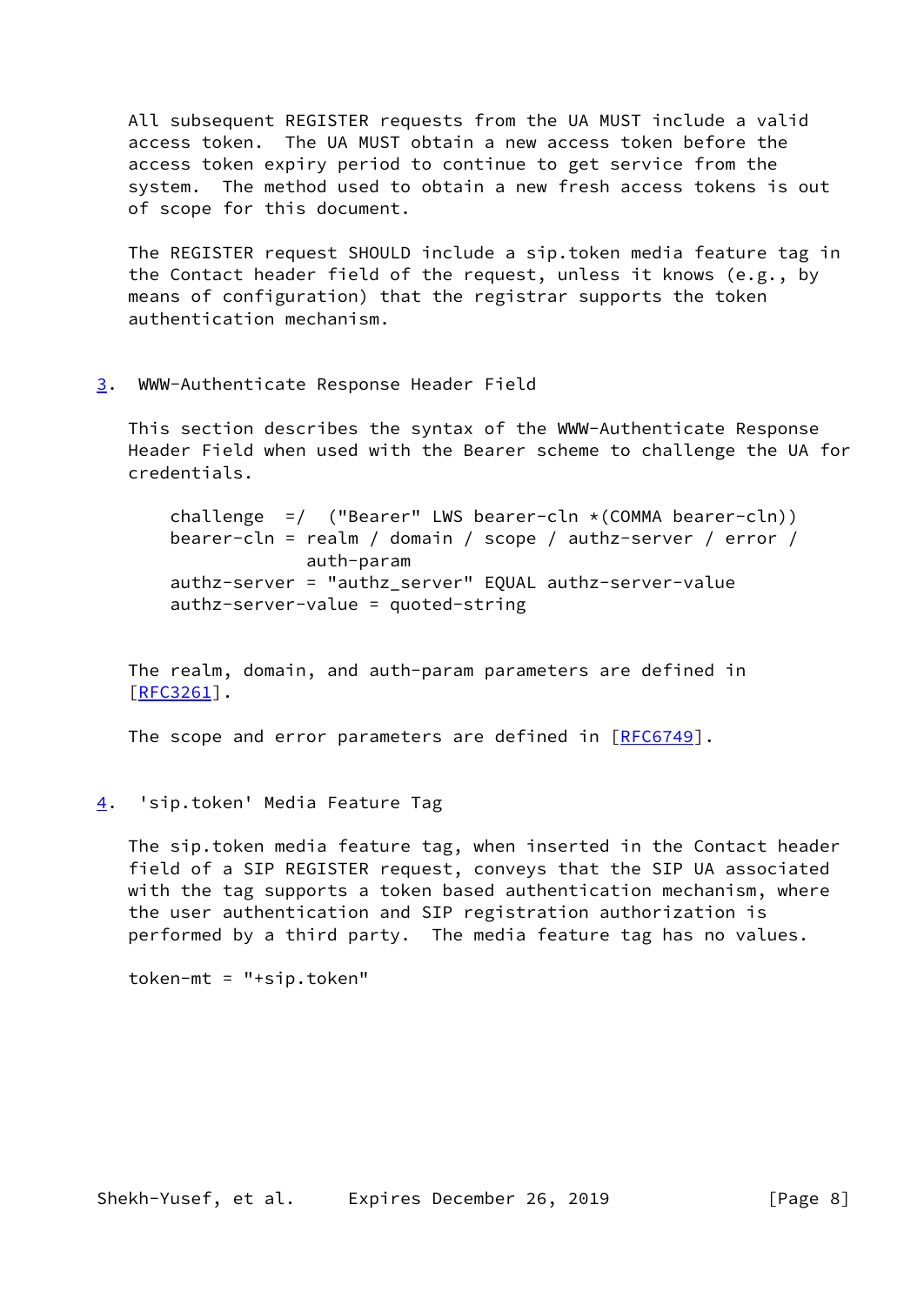<span id="page-9-1"></span>Internet-Draft 3rd-Party Token-based AuthNZ for SIP June 2019

<span id="page-9-0"></span>[5](#page-9-0). Security Considerations

TODO

<span id="page-9-2"></span>[6](#page-9-2). IANA Considerations

<span id="page-9-3"></span>[6.1](#page-9-3). SIP Media Feaure Tag

<span id="page-9-4"></span>[6.1.1](#page-9-4). sip.token

 This section defines a new media feature tag that extends the "SIP Media Feature Tag Registration Tree" subregistry [\[RFC3840](https://datatracker.ietf.org/doc/pdf/rfc3840)] under the "Media Feature Tags" registry ([https://www.iana.org/assignments/](https://www.iana.org/assignments/media-feature-tags) [media-feature-tags](https://www.iana.org/assignments/media-feature-tags)).

Media feature tag name: sip.token

 Summary of the media feature indicated by this feature tag: This media feature tag, when inserted in the Contact header field of a SIP REGISTER request, conveys that the SIP UA associated with the tag supports a token based authentication mechanism, where the user authentication and SIP registration authorization is performed by a third party.

Values appropriate for use with this feature tag: none

Related standards or documents: RFC XXXX

 Security considerations: This media feature tag does not introduce new security considerations, as it simply indicates support for a basic SIP feature. However, if an attacker manages to remove the media feature tag from a SIP REGISTER request, the SIP UA that inserted it might not be able to authenticate itself with the SIP registrar to which the SIP request is addressed, as the SIP registrar might not be aware that the SIP UA supports the feature associated with the media feature tag.

Contact: IESG (iesg@ietf.org)

<span id="page-9-5"></span>[7](#page-9-5). Acknowledgments

 The authors would also like to thank Paul Kyzivat for his reviews and feedback on this document.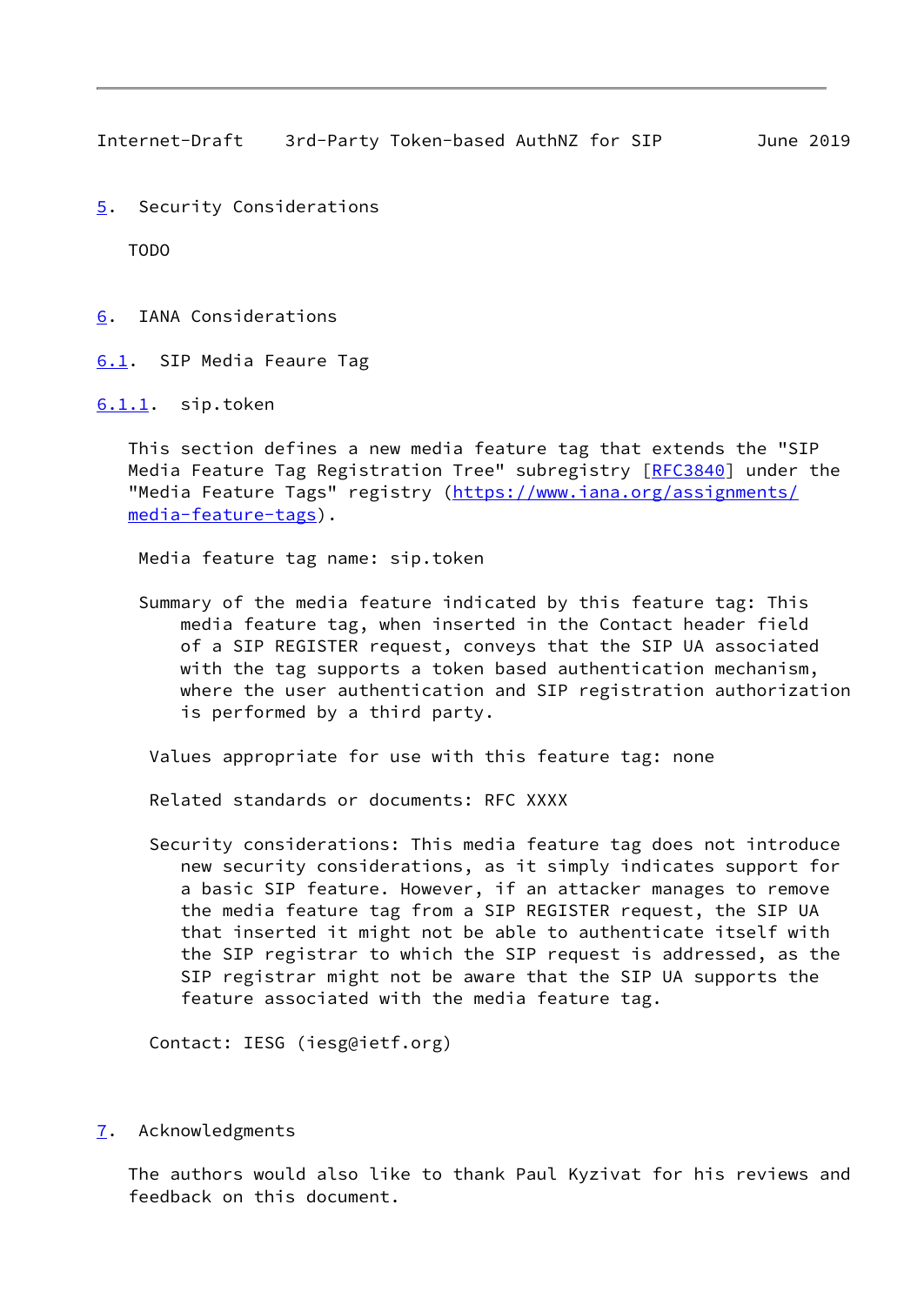<span id="page-10-1"></span>Internet-Draft 3rd-Party Token-based AuthNZ for SIP June 2019

 The authors would also like to thank the following for their review and feedback of the original document that was replaced with this document:

 Andrew Allen, Martin Dolly, Keith Drage, Paul Kyzivat, Jon Peterson, Michael Procter, Roy Radhika, Matt Ryan, Ivo Sedlacek, Roman Shpount, Robert Sparks, Asveren Tolga, and Dale Worley.

- <span id="page-10-2"></span><span id="page-10-0"></span>[8](#page-10-0). Normative References
	- [OPENID] Sakimura, N., Bradley, J., Jones, M., de Medeiros, B., and C. Mortimore, "OpenID Connect Core 1.0", February 2014.
	- [RFC2119] Bradner, S., "Key words for use in RFCs to Indicate Requirement Levels", [BCP 14](https://datatracker.ietf.org/doc/pdf/bcp14), [RFC 2119](https://datatracker.ietf.org/doc/pdf/rfc2119), DOI 10.17487/RFC2119, March 1997, <[https://www.rfc-editor.org/info/rfc2119>](https://www.rfc-editor.org/info/rfc2119).
	- [RFC3261] Rosenberg, J., Schulzrinne, H., Camarillo, G., Johnston, A., Peterson, J., Sparks, R., Handley, M., and E. Schooler, "SIP: Session Initiation Protocol", [RFC 3261](https://datatracker.ietf.org/doc/pdf/rfc3261), DOI 10.17487/RFC3261, June 2002, <[https://www.rfc-editor.org/info/rfc3261>](https://www.rfc-editor.org/info/rfc3261).
	- [RFC3840] Rosenberg, J., Schulzrinne, H., and P. Kyzivat, "Indicating User Agent Capabilities in the Session Initiation Protocol (SIP)", [RFC 3840,](https://datatracker.ietf.org/doc/pdf/rfc3840) DOI 10.17487/RFC3840, August 2004, <[https://www.rfc-editor.org/info/rfc3840>](https://www.rfc-editor.org/info/rfc3840).
	- [RFC6749] Hardt, D., Ed., "The OAuth 2.0 Authorization Framework", [RFC 6749,](https://datatracker.ietf.org/doc/pdf/rfc6749) DOI 10.17487/RFC6749, October 2012, <[https://www.rfc-editor.org/info/rfc6749>](https://www.rfc-editor.org/info/rfc6749).
	- [RFC6750] Jones, M. and D. Hardt, "The OAuth 2.0 Authorization Framework: Bearer Token Usage", [RFC 6750,](https://datatracker.ietf.org/doc/pdf/rfc6750) DOI 10.17487/RFC6750, October 2012, <[https://www.rfc-editor.org/info/rfc6750>](https://www.rfc-editor.org/info/rfc6750).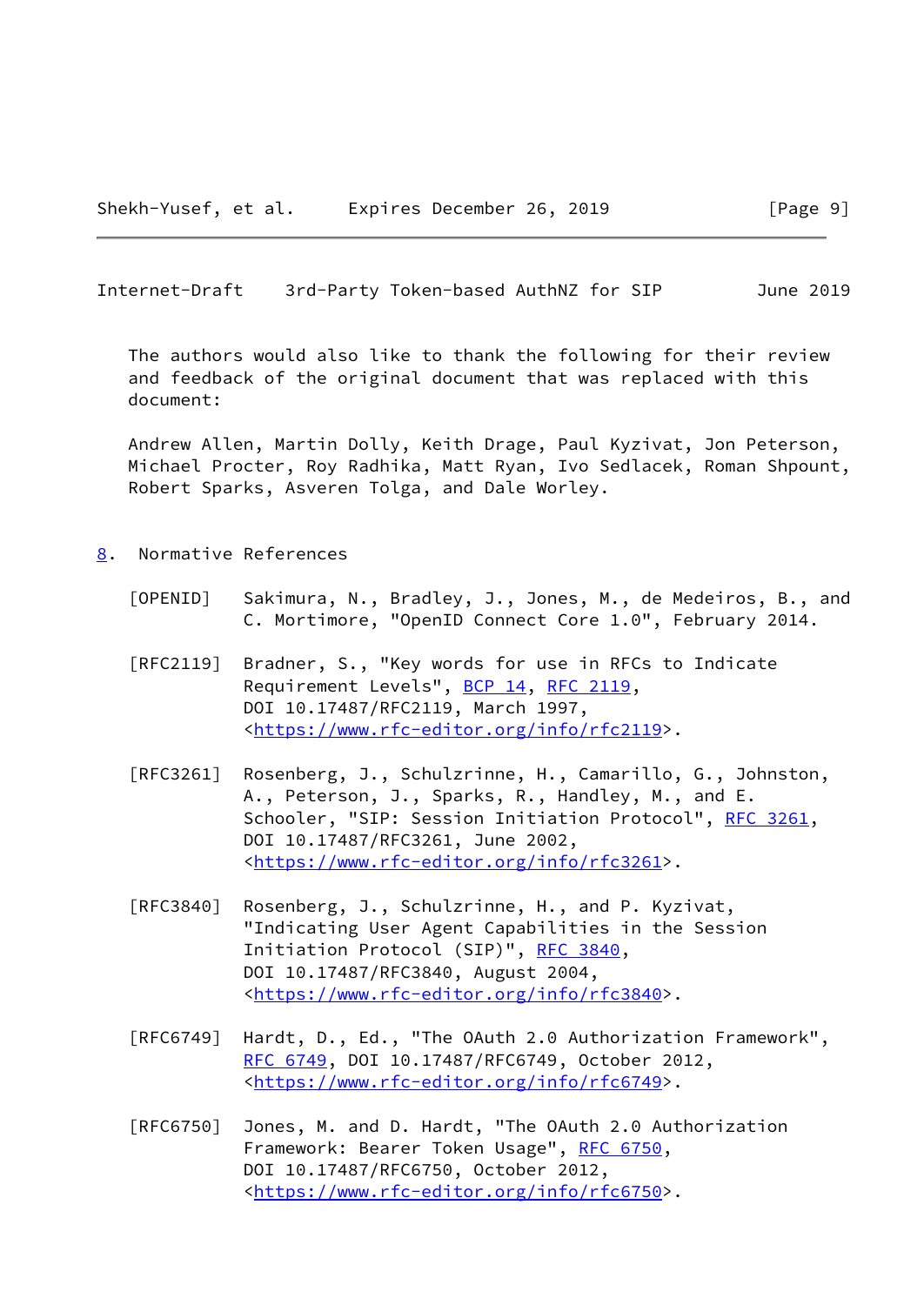- [RFC7231] Fielding, R., Ed. and J. Reschke, Ed., "Hypertext Transfer Protocol (HTTP/1.1): Semantics and Content", [RFC 7231](https://datatracker.ietf.org/doc/pdf/rfc7231), DOI 10.17487/RFC7231, June 2014, <[https://www.rfc-editor.org/info/rfc7231>](https://www.rfc-editor.org/info/rfc7231).
- [RFC7519] Jones, M., Bradley, J., and N. Sakimura, "JSON Web Token (JWT)", [RFC 7519,](https://datatracker.ietf.org/doc/pdf/rfc7519) DOI 10.17487/RFC7519, May 2015, <[https://www.rfc-editor.org/info/rfc7519>](https://www.rfc-editor.org/info/rfc7519).

Shekh-Yusef, et al. Expires December 26, 2019 [Page 10]

<span id="page-11-0"></span>Internet-Draft 3rd-Party Token-based AuthNZ for SIP June 2019

- [RFC7523] Jones, M., Campbell, B., and C. Mortimore, "JSON Web Token (JWT) Profile for OAuth 2.0 Client Authentication and Authorization Grants", [RFC 7523](https://datatracker.ietf.org/doc/pdf/rfc7523), DOI 10.17487/RFC7523, May 2015, [<https://www.rfc-editor.org/info/rfc7523](https://www.rfc-editor.org/info/rfc7523)>.
- [RFC7662] Richer, J., Ed., "OAuth 2.0 Token Introspection", [RFC 7662,](https://datatracker.ietf.org/doc/pdf/rfc7662) DOI 10.17487/RFC7662, October 2015, <[https://www.rfc-editor.org/info/rfc7662>](https://www.rfc-editor.org/info/rfc7662).

Authors' Addresses

webrtchacks

 Rifaat Shekh-Yusef (editor) Avaya 425 Legget Drive Ottawa, Ontario Canada Phone: +1-613-595-9106 EMail: rifaat.ietf@gmail.com Christer Holmberg Ericsson Hirsalantie 11 Jorvas 02420 Finland EMail: christer.holmberg@ericsson.com Victor Pascual